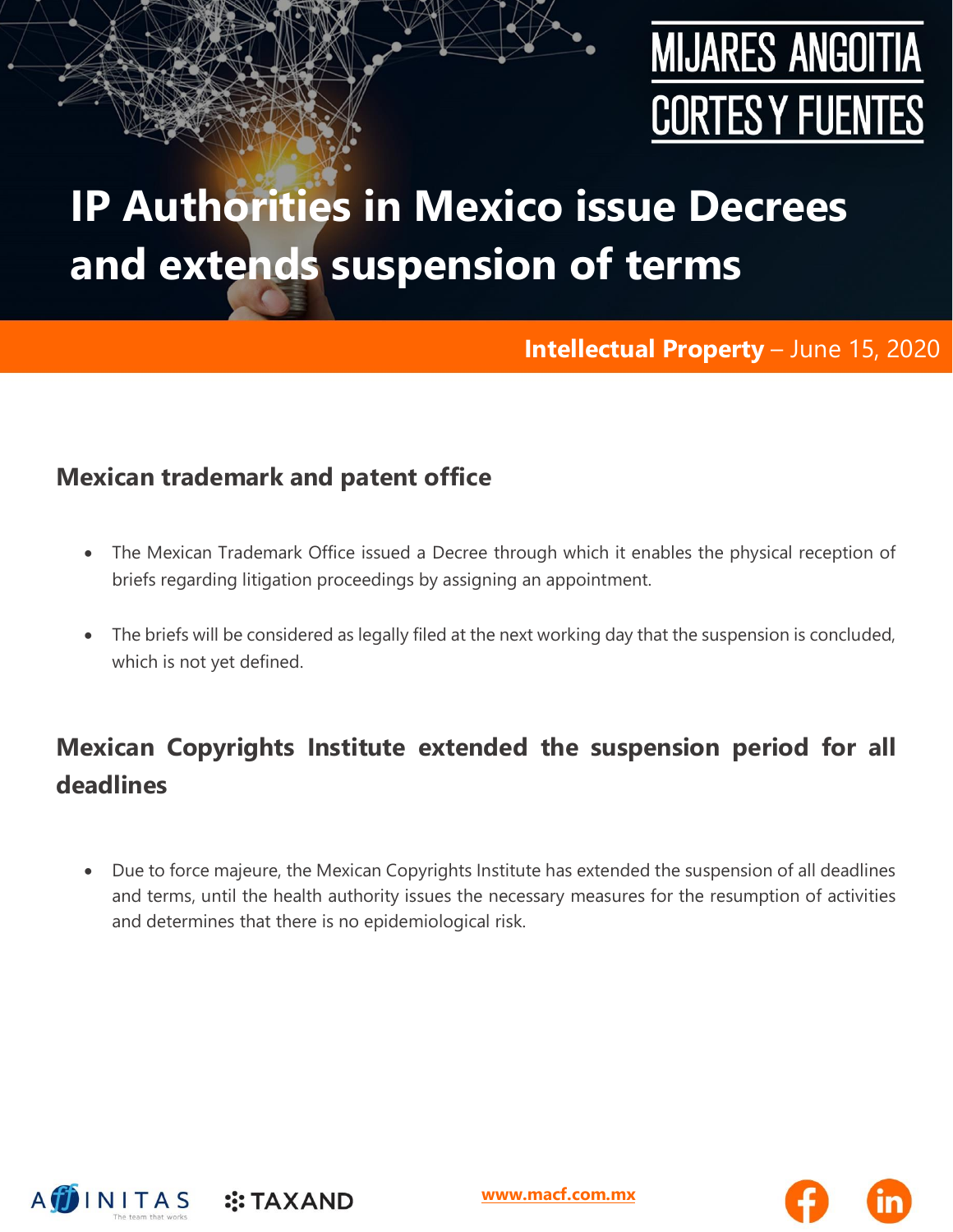#### **Federal Court of Administrative Justice- Specialized intellectual property high court**

- The Federal Court of Administrative Justice extended the suspension of jurisdictional activities until June 30th, 2020; those days shall be considered as non-working days, thus, there will be no deadlines or terms.
- This measure will not apply for trials processed at the Specialized Intellectual Property High Court **through the Online Justice System**, if:
	- I. The initial claim was filed through the Online Justice System before March 18th, 2020.
	- II. The authority, which is a party at the trial has not suspended its activities.
	- III. That there are no legal impediments to continue with the case, or, in case it exists, that this situation is stated in the case's file.
- As of June 16th, 2020, there will be the possibility for Regional Courts to issue rulings and will serve the parties through the jurisdictional bulletin, enabling hours and business days for this purpose.

#### **Federal Circuit Courts and Federal District Courts**

**:: TAXAND** 

- The Federal Judicial Council's work scheme and contingency measures implemented during the public health emergency from June 16th to June 30th, 2020, will be as follows:
	- I. **Resolution of urgent cases:** Only new cases that qualify as urgent will be processed, whether they are filed physically or through the online trial platform The Courts will enable hours and working days for such purpose.
	- II. **Resolution of cases physically processed:** The resolution of those cases that have been physically processed and that only remains pending to issue the final ruling, will resume. The Federal Circuit Courts will hold virtual sessions for solving such trials.
	- III. **Processing of trials through the online trial platform:** The admission of new trials will be authorized and the processing of the trials initiated prior to the contingency period will resume, as long as, their stages can be carried out through the use of electronic means. This will not apply to those trial in which it is still pending hearings or judicial proceedings that require the presence of the parties or to carry out personal notifications.



**[www.macf.com.mx](http://www.macf.com.mx/)**